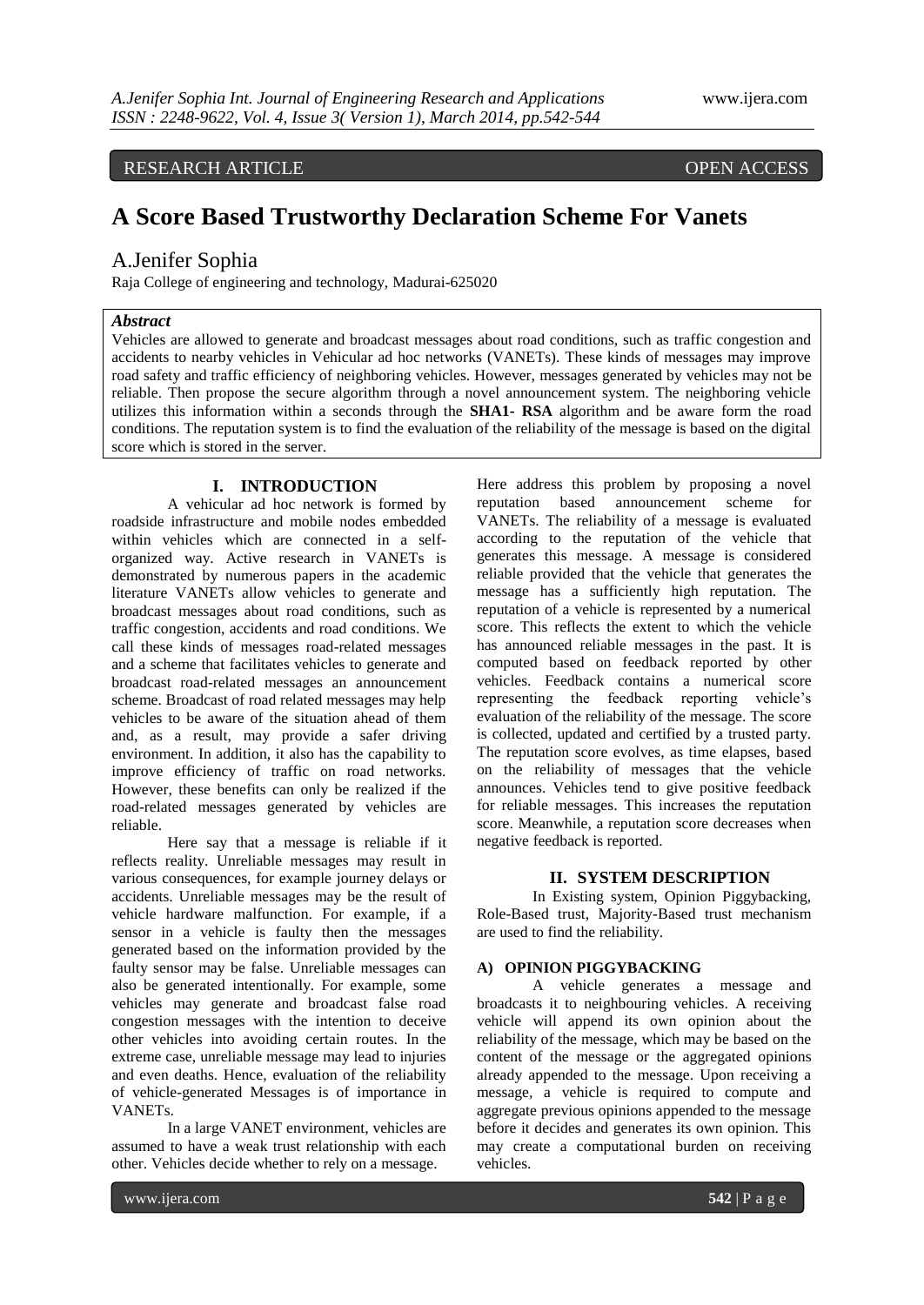### **B) ROLE-BASED TRUST**

Rolebased trust exploits certain predefined roles that are enabled through the identification of vehicles. For example, vehicles may have more trust towards traffic patrol or law enforcing authorities compared to other vehicles. To avoid impersonation attacks, each vehicle is required to possess a certificate that includes its name, role and public key, issued by a trusted authority for authentication purposes.

#### **C) EXPERIENCE BASED TRUST**

Experience based trust is established based on direct interactions: a vehicle determines who to trust based on how truthful they have been in their past interactions it also requires vehicles to store information regarding vehicles that they have encountered in the past.

# **III. PROPOSED SCHEME KEY REPUTATION CERTIFICATE RETRIEVAL:**

In this phase, a vehicle retrieves its latest reputation certificate from the reputation server. When a vehicle Vb drives into wireless communication range of an access point, it retrieves its own reputation certificate from the central server via the access point as follows:

Vb sends its identity idVb to the server via the access point. The reputation server generates a reputation certificate *C* for the vehicle, where:

 $C = (idVb, pkVb, tc, rsVb, \Box);$ 

In which *tc* denotes the time when *C* is generated and it is obtained from the reputation server's clock, rsVb denotes the reputation score of Vb at time tc, and **□ = Sign1(idVb , pkVb , tc, rsVb )skS** denotes a digital signature using the algorithm(SHA1withRSA) Sign1 and private key skS on (idVb , pkVb ,tc, rsVb ).

The reputation server sends *C* to Vb via the access point. Once Vb obtains C, it stores the reputation certificate locally. Previously obtained reputation certificates can then be deleted.



#### **Message Broadcast:**

Here Vb generates a road-related message and broadcasts it to its neighboring vehicles. This is described as follows:

The trusted hardware retrieves the current time tb from its embedded clock and generates a time stamped signature  $\varnothing$ , where

#### **Ø=Sign2(tb,H(m))skVb**

and Vb outputs tb and  $\emptyset$ . Vb forms a message tuple M, where:

**M = (m, tb, Ø, C);**

and Vb broadcasts M to its neighboring vehicles.

**Message Reliability Evaluation:**

Upon receiving the message tuple

 $M = (m, th, \emptyset, C),$ 

a receiving vehicle Vr performs the following procedure:

Vr checks:

Whether  $\sigma \in C$  is valid, by using the verification algorithm Verify1 and the public key of the reputation server pkS

If all checks are positive, then vehicle Vb is considered to be reputable. Message m is thus considered as reliable.

#### **Feedback Reporting:**

When vehicle Vr has its own experience about the event that the message m describes, it is able to judge the reliability of the message. Then if Vr wants to report feedback to the reputation server, it performs the following procedure.

The trusted hardware retrieves tr from the tuple (tr, Ø) that was previously stored during the message reliability evaluation phase, computes a message authentication code (MAC) value  $\delta$ , where: